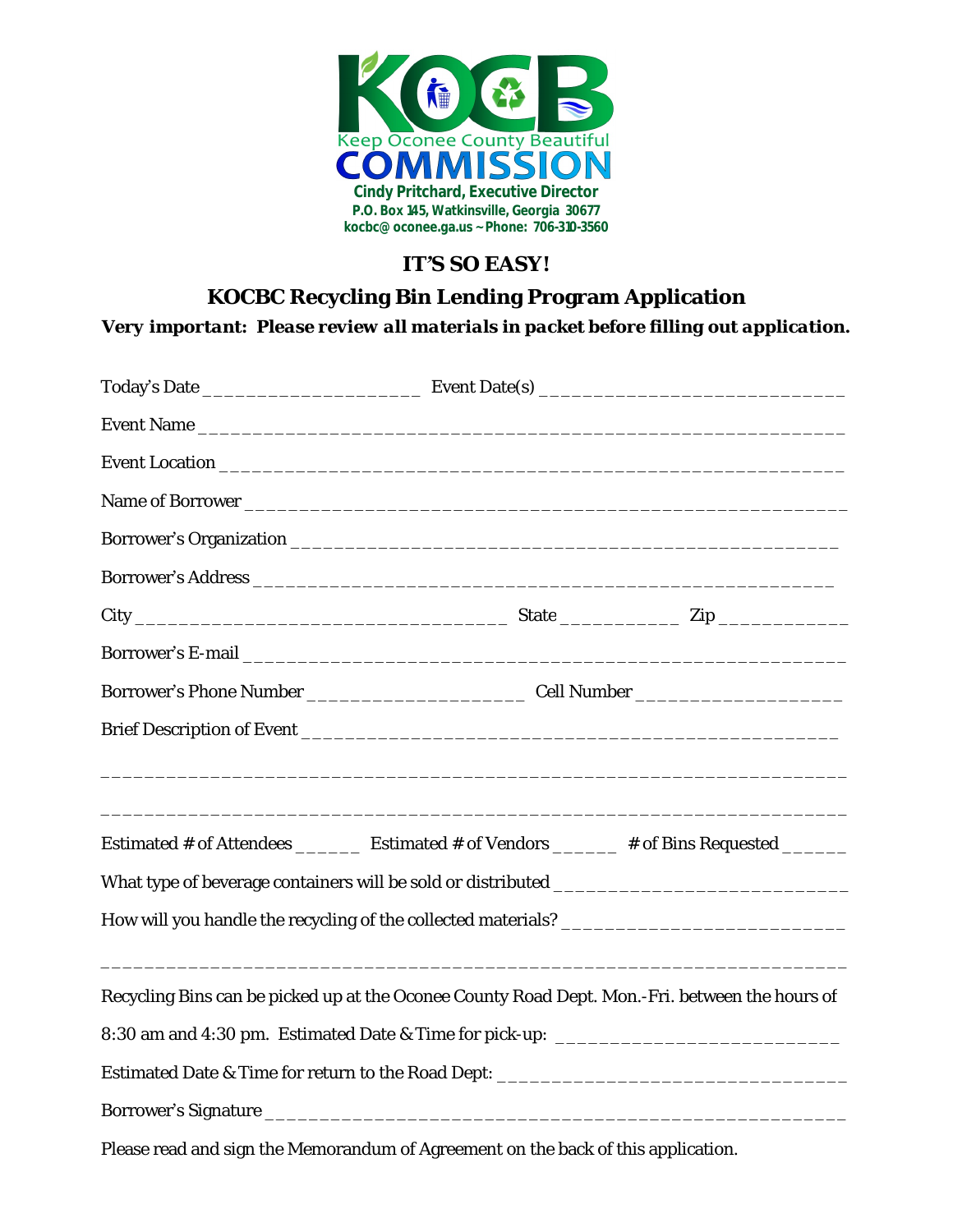## *IT'S SO EASY!* **~ KOCBC Recycling Bin Lending Program Memorandum of Agreement**

#### **The Recycling Containers Borrower agrees as follows:**

- 1. The sole permissible use of the loaned portable recycling collection containers is the collection of recyclable plastic bottles, glass bottles and cans at public events.
- 2. To make arrangements with private recyclers to handle the recyclable materials collected at your event or to self haul the recyclable materials to a recycling site. Recycling is free at all Oconee County Collection Centers. Please see brochure for locations and hours of operation.
- 3. To provide all materials and labor necessary for the proper set-up and use of the recycling containers at the designated location(s) set forth herein.
- 4. To properly maintain the recycling containers, including cleaning the containers of any spilled beverages or other materials prior to return.
- 5. To be responsible for all costs of handling, loading, transportation, and setting up of property from and to the Oconee County Road Department.
- *6.* To return the property free of contamination and in the condition in which it was received by the borrower, excepting normal wear and tear, on or before the date set forth herein, along with any remaining unused bags.
- *7.* To reimburse the Keep Oconee County Beautiful Commission if the property is lost or damaged beyond repair. The cost to replace a recycling container will be \$75 (includes cost of shipping and handling needed for replacement).
- 8. To complete necessary information on materials recycled (see Recycling Report Form). Collecting this information is very important and should be completed by the individual or organization and returned with the containers.
- 9. The containers shall not be modified, loaned or transferred to a third party without the prior written agreement of the Keep Oconee County Beautiful Commission.
- 10. Title to the property is vested in and shall remain with Keep Oconee County Beautiful Commission. Keep Oconee County Beautiful Commission reserves the right to regain possession of the property upon 48 hours notice.
- 11. To comply with all laws, ordinances, and regulations of Oconee County, the State of Georgia and the United States while in possession of the property of Keep Oconee County Beautiful Commission.
- 12. To indemnify, defend, and save harmless the Keep Oconee County Beautiful Commission, its officers, agents and employees from and against any and all claims, personal injury, damages, losses, and expenses arising out of or resulting from the use or misuse of the property.

Signature:

Printed Name: \_\_\_\_\_\_\_\_\_\_\_\_\_\_\_\_\_\_\_\_\_\_\_\_\_\_\_\_\_

Date: \_\_\_\_\_\_\_\_\_\_\_\_\_\_\_\_\_\_\_\_\_\_\_\_\_\_\_\_\_\_\_\_\_\_\_